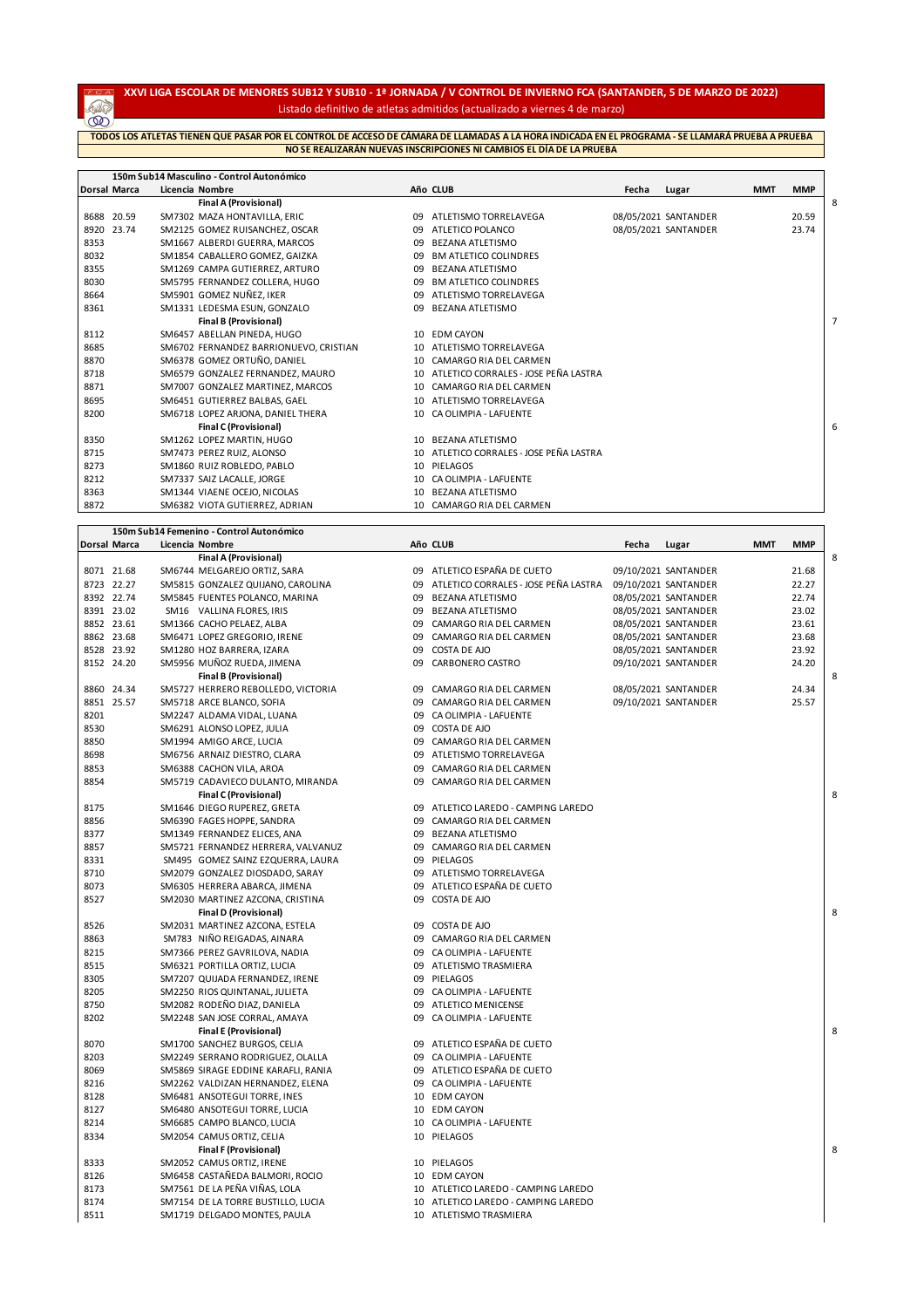| 8662 | SM6472 FELICES CELIS, ANGELA           |    | 10 ATLETISMO TORRELAVEGA                |   |
|------|----------------------------------------|----|-----------------------------------------|---|
| 8067 | SM6319 GANGOSO RENEDO, ADRIANA         |    | 10 ATLETICO ESPAÑA DE CUETO             |   |
| 8513 | SM1232 GARCIA GUTIERREZ, CAROLINA      |    | 10 ATLETISMO TRASMIERA                  |   |
|      | <b>Final G (Provisional)</b>           |    |                                         | 8 |
| 8721 | SM6543 GONZALEZ URQUIJO. ESTELA        |    | 10 ATLETICO CORRALES - JOSE PEÑA LASTRA |   |
| 8859 | SM6613 HERRERA CONTRERAS, DANIELA      |    | 10 CAMARGO RIA DEL CARMEN               |   |
| 8861 | SM7522 LAVIN TOCA, HENAR               |    | 10 CAMARGO RIA DEL CARMEN               |   |
| 8065 | SM6308 MARQUES FUENTES, DANIELA        |    | 10 ATLETICO ESPAÑA DE CUETO             |   |
| 8328 | SM2067 MARTIN ORTEGA, ALBA             |    | 10 PIELAGOS                             |   |
| 8514 | SM1739 MATANZAS BARRAGAN, CINTYA       | 10 | ATLETISMO TRASMIERA                     |   |
| 8696 | SM430 REVUELTA VILLARREAL, JULIA       | 10 | ATLETISMO TORRELAVEGA                   |   |
| 8034 | SM6452 RUIZ LOPEZ, AMAIA               |    | 10 BM ATLETICO COLINDRES                |   |
|      | Final H (Provisional)                  |    |                                         | 8 |
| 8865 | SM7192 SALAS REVUELTA, MANUELA         |    | 10 CAMARGO RIA DEL CARMEN               |   |
| 8206 | SM2251 SAN EMETERIO ECHEVARRIA, AITANA |    | 10 CA OLIMPIA - LAFUENTE                |   |
| 8705 | SM2009 SANTIAGO ESCOBAR, BRENDA        |    | 10 ATLETISMO TORRELAVEGA                |   |
| 8309 | SM7195 SEGUNDO MARTIN, VEGA            |    | 10 PIELAGOS                             |   |
| 8675 | SM7500 TORRE ARRIBAS, LARA             | 10 | ATLETISMO TORRELAVEGA                   |   |
| 8208 | SM7330 VIADERO BREZMES, DANIELA        |    | 10 CA OLIMPIA - LAFUENTE                |   |
| 8181 | SM1872 ZORRILLA DIZ, AITANA            | 10 | ATLETICO LAREDO - CAMPING LAREDO        |   |
| 8121 | SM2089 ZULOAGA MIGUEZ, PAULA           |    | 10 EDM CAYON                            |   |

|                     |                |             | 200m Masculino - Control Autonómico  |    |                                  |       |                            |            |            |
|---------------------|----------------|-------------|--------------------------------------|----|----------------------------------|-------|----------------------------|------------|------------|
| <b>Dorsal Marca</b> |                |             | Licencia Nombre                      |    | Año CLUB                         | Fecha | Lugar                      | <b>MMT</b> | <b>MMP</b> |
|                     |                |             | <b>Final A (Provisional)</b>         |    |                                  |       |                            |            |            |
|                     | 12663 00:23.27 |             | S11425 JARVIS DIAZ. CALAN            | 00 | ATLETISMO TORRELAVEGA            |       | 29/05/2021 CASTRO URDIALES | 23.33      | 22.97      |
|                     | 12136 00:23.35 | SR318       | GALLO BASTIDA, GORKA                 | 01 | CARBONERO CASTRO                 |       | 12/02/2022 SANTANDER       | 23.35      | 23.35      |
|                     | 10219 00:23.64 | <b>S306</b> | SAIZ LACALLE, HECTOR                 | 05 | CA OLIMPIA - LAFUENTE            |       | 15/01/2022 SANTANDER       | 23.64      | 23.64      |
|                     | 10874 00:24.70 | S297        | MERENIUC, DANIEL                     | 06 | CAMARGO RIA DEL CARMEN           |       | 15/01/2022 SANTANDER       | 24.70      | 24.70      |
|                     | 10657 00:24.99 | S176        | SAINZ BLANCO, ALVARO                 | 05 | ATLETISMO TORRELAVEGA            |       | 15/01/2022 SANTANDER       | 24.99      | 24.99      |
|                     | 10303 00:25.04 | <b>S26</b>  | FERNANDEZ MARCILLA, DAVID            | 06 | PIELAGOS                         |       | 15/01/2022 SANTANDER       | 25.04      | 25.04      |
|                     | 11675 00:25.32 | S321        | GARCIA RUEDA, SAMUEL                 | 03 | ATLETISMO TORRELAVEGA            |       | 15/01/2022 SANTANDER       | 25.32      | 25.32      |
|                     |                |             | <b>Final B (Provisional)</b>         |    |                                  |       |                            |            |            |
| 654                 | 00:25.45       |             | S11265 GARCIA RODRIGUEZ, JUAN CARLOS | 99 | ATLETISMO TORRELAVEGA            |       | 13/03/2021 SANTANDER       | 25.99      | 25.15      |
|                     | 10682 00:25.59 | S118        | MAZA HONTAVILLA, NECO                | 06 | ATLETISMO TORRELAVEGA            |       | 15/01/2022 SANTANDER       | 25.59      | 25.59      |
|                     | 10099 00:25.62 |             | SM6220 SUMILLERA FERNANDEZ. NICOLAS  | 06 | ATLETICO ESPAÑA DE CUETO         |       | 12/02/2022 SANTANDER       | 25.62      | 25.62      |
|                     | 10217 00:26.37 | S66         | SANZ MARTINEZ, ARTURO                | 06 | CA OLIMPIA - LAFUENTE            |       | 12/02/2022 SANTANDER       | 26.37      | 26.37      |
|                     | 10173 00:27.07 |             | SM7559 FERNANDEZ AYESA, JAVIER       | 06 | ATLETICO LAREDO - CAMPING LAREDO |       | 12/02/2022 SANTANDER       | 27.07      | 27.07      |
| 105                 | 00:27.73       |             | S9373 CONCHA PEREZ, FELIX            | 78 | <b>EDM CAYON</b>                 |       | 27/02/2021 SANTANDER       |            | 27.73      |
| 86                  | 00:27.73       | S312        | MORALES LAMAR, MARIO                 | 72 | ATLETICO ESPAÑA DE CUETO         |       | 16/01/2021 SANTANDER       | 27.80      | 27.28      |
|                     |                |             | <b>Final C (Provisional)</b>         |    |                                  |       |                            |            |            |
|                     | 10035 00:28.21 |             | SM1848 MARTIN REDONDO, KEPA          | 05 | <b>BM ATLETICO COLINDRES</b>     |       | 12/02/2022 SANTANDER       | 28.21      | 28.21      |
| 885                 | 00:30.75       |             | S11085 ZAMORA ANGULO, FERNANDO       | 58 | CAMARGO RIA DEL CARMEN           |       | 27/02/2021 SANTANDER       | 30.82      | 28.67      |
|                     | 10179 00:30.99 |             | SM7239 VIVAS PEÑA, GERARD            | 05 | ATLETICO LAREDO - CAMPING LAREDO |       | 10/04/2021 SANTANDER       |            | 30.99      |
| 102                 | 00:31.54       |             | S2803 POLIDURA ZUÑIGA, FRANCISCO     | 58 | <b>EDM CAYON</b>                 |       | 18/04/2021 SANTANDER       | 32.26      | 27.32      |
| 10033               |                |             | SM7584 GOIKOECHEA BRAVO, IKER        | 06 | <b>BM ATLETICO COLINDRES</b>     |       |                            |            |            |
| 12866               |                |             | SR2059 MUÑOZ RODRIGUEZ, VICTOR       | 01 | CAMARGO RIA DEL CARMEN           |       |                            |            |            |
| 10144               |                |             | SM4350 VEGA GAZTAÑAGA, SERGIO        | 06 | CARBONERO CASTRO                 |       |                            |            |            |

|              |                |                  | 200m Femenino - Control Autonómico |    |                          |       |                            |            |            |
|--------------|----------------|------------------|------------------------------------|----|--------------------------|-------|----------------------------|------------|------------|
| Dorsal Marca |                |                  | Licencia Nombre                    |    | Año CLUB                 | Fecha | Lugar                      | <b>MMT</b> | <b>MMP</b> |
|              |                |                  | <b>Final A (Provisional)</b>       |    |                          |       |                            |            |            |
|              | 10216 00:26.42 |                  | S11452 BELLOSO SANTIUSTE, SARA     | 05 | CA OLIMPIA - LAFUENTE    |       | 29/05/2021 CASTRO URDIALES | 27.06      | 26.42      |
|              | 10667 00:27.03 | S202             | DIAZ GONZALEZ. LIDIA               | 06 | ATLETISMO TORRELAVEGA    |       | 12/02/2022 SANTANDER       | 27.03      | 27.03      |
|              | 10854 00:27.83 | S151             | FERNANDEZ MARCO, HANA              | 06 | CAMARGO RIA DEL CARMEN   |       | 12/02/2022 SANTANDER       | 27.83      | 27.83      |
|              | 11653 00:27.94 | S <sub>174</sub> | GONZALEZ MARCANO, ANA              | 04 | ATLETISMO TORRELAVEGA    |       | 12/02/2022 SANTANDER       | 27.94      | 27.94      |
|              | 12682 00:28.14 | S294             | SANCHEZ LLAVADOR, LEIRE            | 02 | ATLETISMO TORRELAVEGA    |       | 15/01/2022 SANTANDER       | 28.14      | 27.25      |
|              | 10142 00:28.16 |                  | SM5947 MACIAS HIGUERAS, PAULA      | 06 | CARBONERO CASTRO         |       | 12/02/2022 SANTANDER       | 28.16      | 28.16      |
| 10852 FCA    |                | S84              | ARRANZ TURIENZOS, JULIA            | 06 | CAMARGO RIA DEL CARMEN   |       |                            |            |            |
| 10679 FCA    |                | S205             | PUENTE GONZALEZ, AIA               | 06 | ATLETISMO TORRELAVEGA    |       |                            |            |            |
|              |                |                  | <b>Final B (Provisional)</b>       |    |                          |       |                            |            |            |
|              | 10858 00:28.39 | S244             | MAGALLANES GARCIA-VALTUILLE, ANA   | 06 | CAMARGO RIA DEL CARMEN   |       | 12/02/2022 SANTANDER       | 28.39      | 28.39      |
|              | 10218 00:28.59 | S211             | URBIETA LLAMA, MONICA              | 05 | CA OLIMPIA - LAFUENTE    |       | 15/01/2022 SANTANDER       | 28.59      | 28.59      |
|              | 10707 00:29.20 |                  | S11350 GARCIA CALDERON, CLAUDIA    | 05 | ATLETISMO TORRELAVEGA    |       | 15/01/2022 SANTANDER       | 29.20      | 29.20      |
|              | 11216 00:29.52 | SR402            | RUIZ HIDALGO, FREIOT               | 04 | CA OLIMPIA - LAFUENTE    |       | 12/02/2022 SANTANDER       | 29.52      | 29.52      |
|              | 10663 00:29.55 | S207             | RUIZ RUIZ, MESGANA                 | 06 | ATLETISMO TORRELAVEGA    |       | 12/02/2022 SANTANDER       | 29.55      | 29.55      |
|              | 10704 00:31.23 | S31              | VELEZ GOMEZ, CLAUDIA               | 05 | ATLETISMO TORRELAVEGA    |       | 12/02/2022 SANTANDER       | 31.23      | 31.23      |
|              | 11067 00:31.77 | S81              | PEREZ OTERINO, CRISTINA DAOXI      | 04 | ATLETICO ESPAÑA DE CUETO |       | 16/01/2021 SANTANDER       | 32.33      | 30.33      |
| 11068        |                | SR368            | MANRESA SANTAMARIA, MARIA HELENA   | 04 | ATLETICO ESPAÑA DE CUETO |       |                            |            |            |

 $\mathbf{r}$ 

|      |                     | 300m Sub16 Masculino - Control Autonómico |           |                                         |       |                      |            |            |
|------|---------------------|-------------------------------------------|-----------|-----------------------------------------|-------|----------------------|------------|------------|
|      | <b>Dorsal Marca</b> | Licencia Nombre                           |           | Año CLUB                                | Fecha | Lugar                | <b>MMT</b> | <b>MMP</b> |
|      |                     | <b>Final A (Provisional)</b>              |           |                                         |       |                      |            |            |
|      | 9655 00:37.78       | PALENCIA TORRE, DIEGO<br>S204             | 07        | ATLETISMO TORRELAVEGA                   |       | 22/01/2022 SANTANDER | 37.78      | 37.78      |
|      | 9886 00:39.52       | SM4949 VIOTA GUTIERREZ, JAVIER            | 07        | CAMARGO RIA DEL CARMEN                  |       | 22/01/2022 SANTANDER | 39.52      | 39.52      |
| 9507 | 00:41.20            | SM7472 CADELO PRIETO, DIEGO               | 08        | ATLETISMO TRASMIERA                     |       | 22/01/2022 SANTANDER | 41.20      | 41.20      |
| 9877 | 00:42.55            | SM5265 HOYOS RUBIN, AGERU                 | 08        | CAMARGO RIA DEL CARMEN                  |       | 22/01/2022 SANTANDER | 42.55      | 42.55      |
|      | 9874 00:43.03       | SM1360 GALAN SANCHEZ, HUGO                | 08        | CAMARGO RIA DEL CARMEN                  |       | 12/02/2022 SANTANDER | 43.03      | 43.03      |
| 9759 | 00:55.22            | SM5923 DE LA MEDIA GARCIA, MARCOS         | 08        | ATLETICO MENICENSE                      |       | 22/01/2022 SANTANDER | 55.22      | 55.22      |
|      |                     | <b>Final B (Provisional)</b>              |           |                                         |       |                      |            |            |
| 9715 |                     | SM5421 FERNANDEZ REVUELTA, MARIO          |           | 08 ATLETICO CORRALES - JOSE PEÑA LASTRA |       |                      |            |            |
| 9865 |                     | SM2010 MUGURUZA BRAGADO, DAVID            | <b>08</b> | CAMARGO RIA DEL CARMEN                  |       |                      |            |            |
| 9881 |                     | PRIETO SORDO, ADRIAN<br>S183              | 07        | CAMARGO RIA DEL CARMEN                  |       |                      |            |            |
| 9716 |                     | SM5676 QUIJANO CASTAÑEDA, SAMUEL          | 07        | ATLETICO CORRALES - JOSE PEÑA LASTRA    |       |                      |            |            |
| 9699 |                     | SM5863 SALAS ALCANTARA, ALEJANDRO         | 08        | ATLETISMO TORRELAVEGA                   |       |                      |            |            |
| 9013 |                     | SM5793 SALCINES SOTO, BRUNO               | 08        | ATLETICO ANTORCHA SANTOÑA               |       |                      |            |            |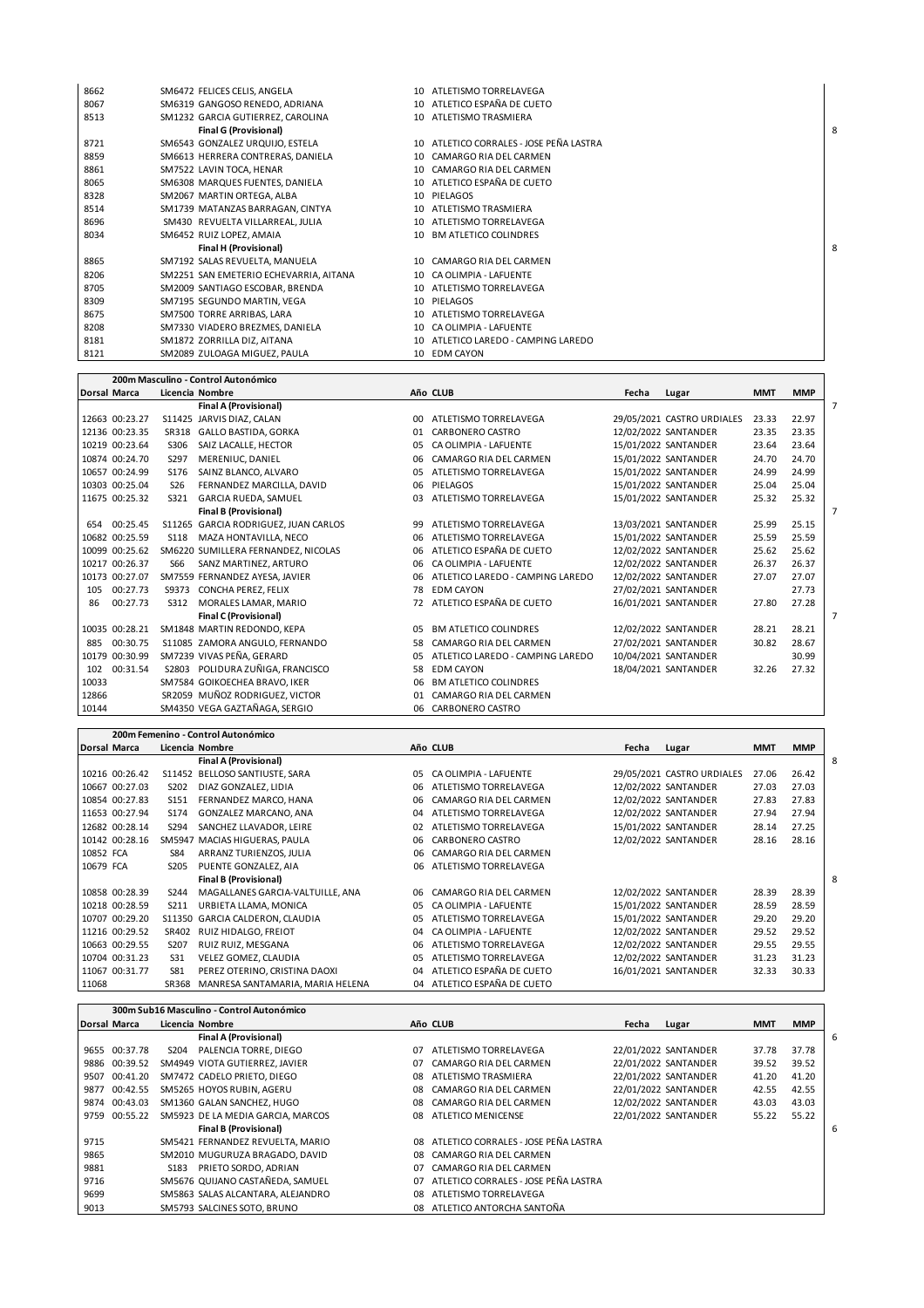|              |               |                  | 300m Sub16 Femenino - Control Autonómico |    |                                      |       |                      |            |            |
|--------------|---------------|------------------|------------------------------------------|----|--------------------------------------|-------|----------------------|------------|------------|
| Dorsal Marca |               |                  | Licencia Nombre                          |    | Año CLUB                             | Fecha | Lugar                | <b>MMT</b> | <b>MMP</b> |
|              |               |                  | Final A (Provisional)                    |    |                                      |       |                      |            |            |
|              | 9926 00:43.24 | S271             | SELLES CORONA, NURIA                     | 07 | ATLETICO POLANCO                     |       | 12/02/2022 SANTANDER | 43.24      | 43.24      |
| 9723         | 00:48.36      |                  | SM6933 GONZALEZ RUIZ, PAULA              | 07 | ATLETICO CORRALES - JOSE PEÑA LASTRA |       | 30/01/2021 SANTANDER | 48.50      | 48.36      |
| 9925         | 00:49.71      | S274             | SECADA BLANCO, LUCIA                     | 07 | ATLETICO POLANCO                     |       | 12/02/2022 SANTANDER | 49.71      | 49.71      |
| 9202         | 00:49.89      |                  | SM2132 MARTINEZ GARCIA, NORA             | 08 | CA OLIMPIA - LAFUENTE                |       | 12/02/2022 SANTANDER | 49.89      | 49.89      |
| 9203         | 00:50.43      |                  | SM2131 ASENSIO NAVA, IVANA               | 08 | CA OLIMPIA - LAFUENTE                |       | 12/02/2022 SANTANDER | 50.43      | 50.43      |
| 9093         | 00:51.69      |                  | SM2024 CASTANEDO PRIETO, SANDRA          | 07 | ATLETICO ESPAÑA DE CUETO             |       | 12/02/2022 SANTANDER | 51.69      | 51.69      |
| 9088         | 00:57.96      |                  | SM4939 GOMEZ CARDABA, DANIELA            | 07 | ATLETICO ESPAÑA DE CUETO             |       | 12/02/2022 SANTANDER | 57.96      | 57.96      |
| 9550         |               |                  | SM1811 LARRINAGA MAESTRO, AINARA         | 07 | ATLETISMO ASTILLERO - GUARNIZO       |       |                      |            |            |
|              |               |                  | <b>Final B (Provisional)</b>             |    |                                      |       |                      |            |            |
| 9720         |               |                  | SM7457 CABELLO CAMPUZANO, CARLA          | 08 | ATLETICO CORRALES - JOSE PEÑA LASTRA |       |                      |            |            |
| 9352         |               |                  | SM5250 CASADO LANZA, PAULA               | 08 | <b>BEZANA ATLETISMO</b>              |       |                      |            |            |
| 9552         |               |                  | SM7185 DELGADO CARRILLO, MIRIAN          | 08 | ATLETISMO ASTILLERO - GUARNIZO       |       |                      |            |            |
| 9204         |               |                  | SM2233 FERNANDEZ TUESTA, JIMENA          | 08 | CA OLIMPIA - LAFUENTE                |       |                      |            |            |
| 9553         |               |                  | SM1806 LAVIN MESONES, DANIELA            | 08 | ATLETISMO ASTILLERO - GUARNIZO       |       |                      |            |            |
| 9208         |               |                  | SM2235 MARTINEZ HERNANDEZ, CARLOTA       | 08 | CA OLIMPIA - LAFUENTE                |       |                      |            |            |
| 9435         |               | S <sub>252</sub> | MARTINEZ WATKINSON, CARLA                | 08 | ATLETICO CASTRO                      |       |                      |            |            |
| 9205         |               |                  | SM2260 OCEJO MORENO, ALEJANDRA           | 08 | CA OLIMPIA - LAFUENTE                |       |                      |            |            |

|              |               |                  | 600m Sub16 Masculino - Control Autonómico |    |                                  |       |                      |                 |                 |    |
|--------------|---------------|------------------|-------------------------------------------|----|----------------------------------|-------|----------------------|-----------------|-----------------|----|
| Dorsal Marca |               |                  | Licencia Nombre                           |    | Año CLUB                         | Fecha | Lugar                | <b>MMT</b>      | <b>MMP</b>      | 13 |
|              | 9675 01:25.68 | S <sub>193</sub> | CEBALLOS MATEU, AARON                     | 07 | ATLETISMO TORRELAVEGA            |       | 15/01/2022 SANTANDER |                 | 1:25.68 1:25.68 |    |
|              | 9703 01:27.48 | S197             | FERNANDEZ VILLEGAS, SAMUEL                | 07 | ATLETISMO TORRELAVEGA            |       | 05/02/2022 SANTANDER |                 | 1:27.48 1:27.48 |    |
|              | 9686 01:28.07 | S195             | CRESPO GUTIERREZ, OSCAR                   | 07 | ATLETISMO TORRELAVEGA            |       | 15/01/2022 SANTANDER |                 | 1:28.07 1:28.07 |    |
|              | 9884 01:29.32 |                  | SM4796 VALLE PUERTA, JAVIER               | 07 | CAMARGO RIA DEL CARMEN           |       | 15/01/2022 SANTANDER |                 | 1:29.32 1:29.32 |    |
|              | 9173 01:38.19 |                  | SM4840 LIRON CAVADAS, MANUEL              | 07 | ATLETICO LAREDO - CAMPING LAREDO |       | 05/02/2022 SANTANDER |                 | 1:38.19 1:38.19 |    |
|              | 9525 01:42.78 | S305             | GOMEZ CABRILLO, PAULINO                   | 08 | COSTA DE AJO                     |       | 05/02/2022 SANTANDER |                 | 1:42.78 1:42.78 |    |
|              | 9921 01:44.31 | SM1              | NORIEGA GARCIA, DIEGO                     | 08 | ATLETICO POLANCO                 |       | 05/02/2022 SANTANDER | 1:44.31 1:44.31 |                 |    |
|              | 9171 01:50.11 |                  | SM5401 FERNANDEZ RUEDA, ALVARO            | 08 | ATLETICO LAREDO - CAMPING LAREDO |       | 05/02/2022 SANTANDER | 1:50.11 1:50.11 |                 |    |
|              | 9873 01:50.91 | S <sub>152</sub> | FRIAS CASTILLO, IKER                      | 07 | CAMARGO RIA DEL CARMEN           |       | 30/06/2021 SANTANDER |                 | 1:50.91         |    |
| 9300         |               |                  | SM1869 ABASCAL RUIZ, AARON                | 08 | PIELAGOS                         |       |                      |                 |                 |    |
| 9650         |               |                  | SM7383 CANTARERO BARREDA, MIGUEL          | 08 | ATLETISMO TORRELAVEGA            |       |                      |                 |                 |    |
| 9505         |               |                  | SM6350 CRUZ GUTIERREZ, EDUARDO            | 08 | ATLETISMO TRASMIERA              |       |                      |                 |                 |    |
| 9885         |               |                  | SM5271 VILLA CACHO, BRUNO                 | 08 | CAMARGO RIA DEL CARMEN           |       |                      |                 |                 |    |

|                     |               |                  | 600m Sub16 Femenino - Control Nacional II (A) |    |                                      |                    |                      |            |                 |  |
|---------------------|---------------|------------------|-----------------------------------------------|----|--------------------------------------|--------------------|----------------------|------------|-----------------|--|
| <b>Dorsal Marca</b> |               |                  | Licencia Nombre                               |    | Año CLUB                             | Fecha              | Lugar                | <b>MMT</b> | <b>MMP</b>      |  |
|                     | 9669 01:41.00 | S255             | SANTOS PELAYO, PAULA                          | 07 | ATLETISMO TORRELAVEGA                | 19/02/2022 DURANGO |                      |            | 1:41.00 1:41.00 |  |
|                     | 3326 01:41.21 |                  | BI205 CASTRO MARTIN, UXUE                     |    | 07 GALDAKAO ATLETISMO                | 19/02/2022 DURANGO |                      |            | 1:41.21 1:41.21 |  |
|                     | 9668 01:42.02 | S <sub>209</sub> | GARCIA TERAN, ADRIANA                         | 07 | ATLETISMO TORRELAVEGA                |                    | 07/07/2021 SANTANDER |            | 1:44.89 1:42.02 |  |
|                     | 9526 01:45.39 |                  | S6701 ZURRO VILLAFRUELA, ALEJANDRA            |    | 08 COSTA DE AJO                      |                    | 05/02/2022 SANTANDER |            | 1:45.39 1:45.39 |  |
|                     | 9853 01:50.58 |                  | S10913 FERNANDEZ MARTIN, NAYARA               | 07 | CAMARGO RIA DEL CARMEN               |                    | 23/10/2021 LA MARUCA |            | 1:50.58         |  |
|                     | 9722 01:50.71 | S <sub>184</sub> | VUELTA IZQUIERDO, CARLOTA                     | 07 | ATLETICO CORRALES - JOSE PEÑA LASTRA |                    | 05/02/2022 SANTANDER |            | 1:50.71 1:50.71 |  |
|                     | 9030 01:53.95 | S <sub>241</sub> | COLSA AGUIRREBURUALDE. HELENA                 | 07 | <b>BM ATLETICO COLINDRES</b>         |                    | 27/02/2021 SANTANDER |            | 1:53.95         |  |

**600m Sub16 Femenino - Control Autonómico (B) Dorsal Marca Licencia Nombre Año CLUB Fecha Lugar MMT MMP** 16 9218 01:45.60 SM7433 QUINTANA CEBALLOS, MARINA 08 CA OLIMPIA - LAFUENTE 05/02/2022 SANTANDER 1:45.60 1:45.60<br>9299 01:46.31 SM5662 SAN JOSE MOLINERO, LAURA 08 ATLETICO ESPAÑA DE CUETO 05/02/2022 SANTANDER 1:46.31 1:46.31 01:46.31 SM5662 SAN JOSE MOLINERO, LAURA 08 ATLETICO ESPAÑA DE CUETO 05/02/2022 SANTANDER 1:46.31 1:46.31 01:46.69 SM5367 MORALES GONZALEZ, SOFIA 07 ATLETICO ESPAÑA DE CUETO 05/02/2022 SANTANDER 1:46.69 1:46.69 01:46.75 SM6205 MARCOS CABALLERO, REBECA 08 ATLETISMO TORRELAVEGA 05/02/2022 SANTANDER 1:46.75 1:46.75 01:51.78 SM5472 ZUBILLAGA VIVANCO, PAULA 08 ATLETICO CASTRO 05/02/2022 SANTANDER 1:51.78 1:51.78 9850 01:52.01 SM7506 ALGORRI RUIZ, ANGELA 08 CAMARGO RIA DEL CARMEN 01:53.16 SM5106 GONZALEZ URQUIJO, TANIA 07 ATLETICO CORRALES - JOSE PEÑA LASTRA 05/02/2022 SANTANDER 1:53.16 1:53.16 01:55.40 SM1458 CULLA FERNANDEZ, REBECA 08 ATLETICO CASTRO 15/01/2022 SANTANDER 1:55.40 1:55.40 01:57.78 SM5419 GONZALEZ BENGOCHEA, ALBA 08 ATLETICO CORRALES - JOSE PEÑA LASTRA 05/02/2022 SANTANDER 1:57.78 1:57.78 01:59.34 SM7535 ZARRAONANDIA PEREZ, NEREA 07 CARBONERO CASTRO 17/10/2021 SANTANDER 1:59.35 1:59.34 02:02.96 SM6438 LOMBARDO PEREZ, JUDITH 07 CAMARGO RIA DEL CARMEN 15/01/2022 SANTANDER 2:02.96 2:02.96 SM5829 ABASCAL RUEDA, CARMEN 08 BM ATLETICO COLINDRES SM2234 CALLEJO PUENTE, CARLOTA 9035 SM5403 DELGADO SANTIUSTE, BEATRIZ 08 BM ATLETICO COLINDRES 9309 SM6211 PRIETO CANO, ANA 07 PIELAGOS 9308 SM1858 SETIEN SAN MIGUEL, SHEILA 07 PIELAGOS

|     |                     | 800m Masculino - Control Nacional II (A)   |    |                             |       |                            |            |                 |    |
|-----|---------------------|--------------------------------------------|----|-----------------------------|-------|----------------------------|------------|-----------------|----|
|     | <b>Dorsal Marca</b> | Licencia Nombre                            |    | Año CLUB                    | Fecha | Lugar                      | <b>MMT</b> | <b>MMP</b>      | 11 |
|     | 1854 01:53.64       | PA3680 EL YOUSFI, NOURDIN                  | 93 | CD SURCO LUCENA             |       | 12/06/2021 MADRID-VLL      |            | 51:4.1          |    |
|     | 666 02:01.01        | S11064 GUTIERREZ PELAYO, JOSE MANUEL       | 89 | ATLETISMO TORRELAVEGA       |       | 14/07/2021 LOS CORRALES    |            | 2:01.01         |    |
|     | 11867 02:02.06      | S11075 SANZ CASTAÑO, JORGE                 | 04 | CAMARGO RIA DEL CARMEN      |       | 13/02/2021 SANTANDER       | 2:03.57    | 2:02.06         |    |
|     | 12662 02:03.75      | S10584 CUBILLAS ANTOLIN, DANIEL            | 01 | ATLETISMO TORRELAVEGA       |       | 27/02/2021 SANTANDER       |            | 2:03.75         |    |
|     | 11861 02:04.87      | S11143 BUSTAMANTE RUIZ, RODRIGO            | 04 | CAMARGO RIA DEL CARMEN      |       | 30/06/2021 SANTANDER       |            | 2:05.39 2:04.87 |    |
|     | 12137 02:05.83      | NUÑEZ BENEITEZ. YERAY<br>S276              | 02 | CARBONERO CASTRO            |       | 30/06/2021 SANTANDER       |            | 2:11.40 2:05.83 |    |
|     | 11864 02:06.82      | LERENA QUINTANA, DAVID<br>S38              | 04 | CAMARGO RIA DEL CARMEN      |       | 12/02/2022 SANTANDER       |            | 2:06.82 2:06.82 |    |
|     | 11686 02:09.18      | ATTAOUI, ZOUHAIR<br>S116                   | 04 | ATLETISMO TORRELAVEGA       |       | 12/02/2022 SANTANDER       |            | 2:09.18 2:09.18 |    |
|     | 10866 02:10.01      | ARCE BLANCO, JOSE ANTONIO<br>S146          | 05 | CAMARGO RIA DEL CARMEN      |       | 12/02/2022 SANTANDER       |            | 2:10.01 2:10.01 |    |
|     | 12659 02:10.80      | S11304 ALONSO LAGUILLO, IVAN               | 02 | ATLETISMO TORRELAVEGA       |       | 12/02/2022 SANTANDER       |            | 2:10.80 2:10.80 |    |
| 235 | 02:11.24            | PEREZ ABASCAL, ANTONIO<br>S <sub>265</sub> | 84 | CARCOBA - RIBAMONTAN AL MAR |       | 16/06/2021 SANTANDER       |            | 11:2.4          |    |
|     | 101 02:12.66        | S10877 DIAZ SAINZ, RAMON                   | 67 | <b>EDM CAYON</b>            |       | 29/05/2021 CASTRO URDIALES |            | 2:11.70         |    |
|     |                     |                                            |    |                             |       |                            |            |                 |    |
|     |                     | 800m Masculino - Control Autonómico (B)    |    |                             |       |                            |            |                 |    |

| <b>Dorsal Marca</b> |       | Licencia Nombre                  |    | Año CLUB               | Fecha | Lugar                      | <b>MMT</b> | <b>MMP</b> |  |
|---------------------|-------|----------------------------------|----|------------------------|-------|----------------------------|------------|------------|--|
| 11136 02:12.90      | SR407 | NUÑO DURAN. ALEX                 | 04 | CARBONERO CASTRO       |       | 29/05/2021 CASTRO URDIALES |            | 2:12.90    |  |
| 10872 02:14.15      | 525   | <b>HERRERA CONTRERAS, HECTOR</b> |    | CAMARGO RIA DEL CARMEN |       | 22/01/2022 SANTANDER       | 2.1415     | 2:14.15    |  |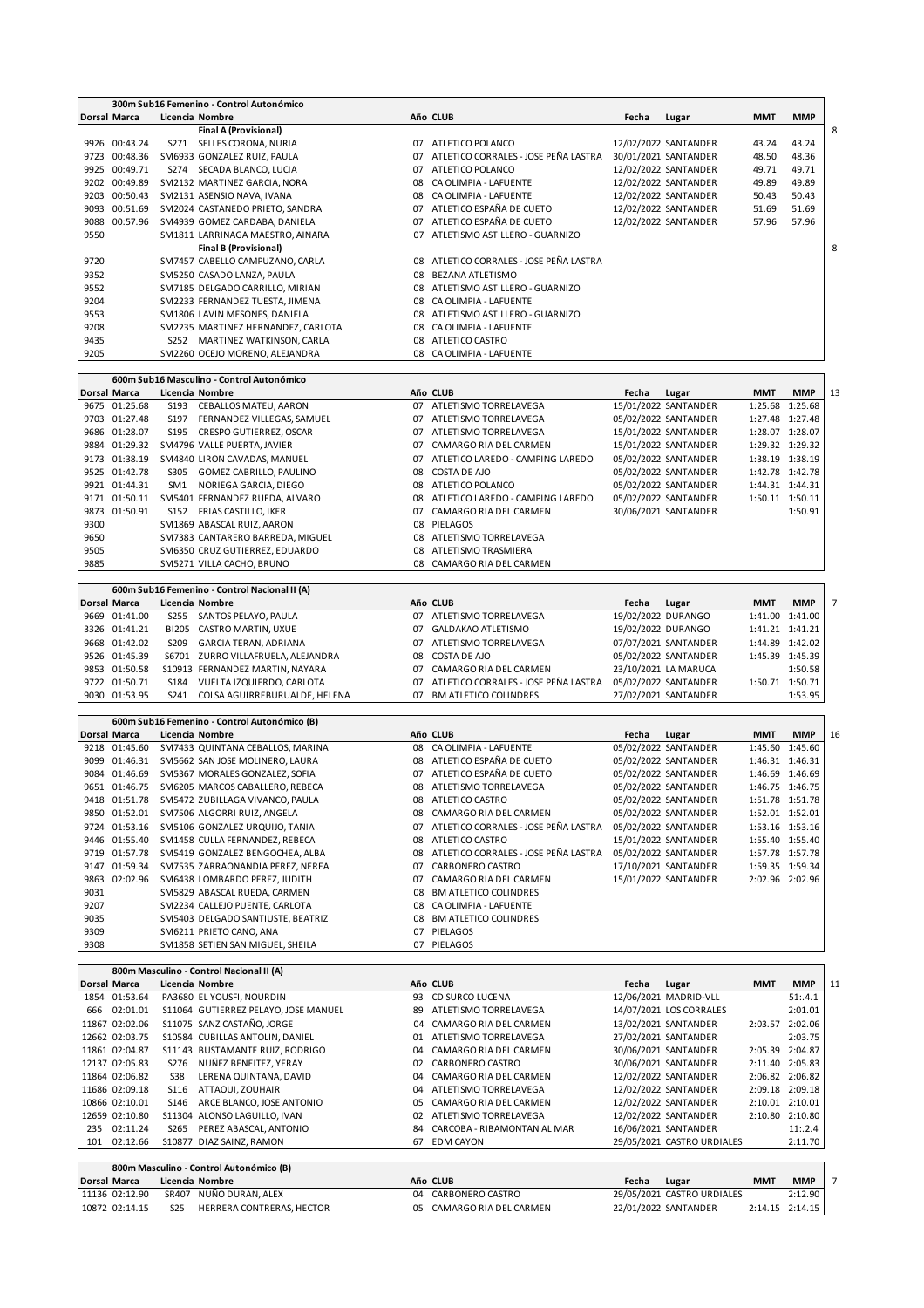| 22/01/2022 SANTANDER<br>S11082 FERNANDEZ TORRE, JOSE LUIS<br>53 CARCOBA - RIBAMONTAN AL MAR<br>237 03:00.84 | 3:00.84 2:43.53 |  |
|-------------------------------------------------------------------------------------------------------------|-----------------|--|
|                                                                                                             |                 |  |
| 88 ATLETICO CORRALES - JOSE PEÑA LASTRA<br>SR14 NAMMARI SAIZ. ZEID<br>716                                   |                 |  |
| 10354<br>S213 SANCHEZ NORIEGA, PABLO<br>06 BEZANA ATLETISMO                                                 |                 |  |
| S161 SANTA CRUZ PEÑA. HUGO<br>06 CAMARGO RIA DEL CARMEN<br>10875                                            |                 |  |

|            |                     |                  | 800m Femenino - Control Autonómico                     |    |                           |       |                      |            |            |
|------------|---------------------|------------------|--------------------------------------------------------|----|---------------------------|-------|----------------------|------------|------------|
|            | <b>Dorsal Marca</b> |                  | Licencia Nombre                                        |    | Año CLUB                  | Fecha | Lugar                | <b>MMT</b> | <b>MMP</b> |
|            | 11444 02:35.03      | S <sub>257</sub> | CULLA FERNANDEZ, ANA                                   | 04 | ATLETICO CASTRO           |       | 12/02/2022 SANTANDER | 2:35.03    | 2:35.03    |
| 10370      |                     | S97              | ALVARO ALVAREZ, AROA                                   | 06 | <b>BEZANA ATLETISMO</b>   |       |                      |            |            |
| 10853      |                     | S148             | CORTINA GANCEDO, LUCIA                                 |    | 06 CAMARGO RIA DEL CARMEN |       |                      |            |            |
|            |                     |                  |                                                        |    |                           |       |                      |            |            |
|            |                     |                  | 300m Vallas M60 Masculino (0,76m) - Control Autonómico |    |                           |       |                      |            |            |
|            | <b>Dorsal Marca</b> |                  | Licencia Nombre                                        |    | Año CLUB                  | Fecha | Lugar                | <b>MMT</b> | <b>MMP</b> |
| 102        | 00:56.92            |                  | S2803 POLIDURA ZUÑIGA, FRANCISCO                       | 58 | <b>EDM CAYON</b>          |       | 07/07/2021 SANTANDER |            | 56.65      |
|            |                     |                  |                                                        |    |                           |       |                      |            |            |
|            |                     |                  | Altura Femenino (PC) - Control Autonómico              |    |                           |       |                      |            |            |
|            | <b>Dorsal Marca</b> |                  | Licencia Nombre                                        |    | Año CLUB                  | Fecha | Lugar                | <b>MMT</b> | <b>MMP</b> |
| 10600 1,50 |                     |                  | S103 GRANJA DE ZUASNABAR, MAITE                        | 06 | LEA LA BLANCA             |       | 23/06/2021 SANTANDER |            | 1.50       |
|            | 9217 1,46           |                  | SM5551 CAMACHO LOPEZ, ELISA                            | 08 | CA OLIMPIA - LAFUENTE     |       | 22/01/2022 SANTANDER | 1.46       | 1.46       |
|            | 9861 1,26           |                  | SM7221 LIAÑO ORTIZ, PAULA                              | 07 | CAMARGO RIA DEL CARMEN    |       | 08/01/2022 SANTANDER | 1.26       | 1.26       |
|            | 9857 1,26           |                  | SM5725 HERNANDEZ LOPEZ, PAULA                          | 08 | CAMARGO RIA DEL CARMEN    |       | 08/01/2022 SANTANDER | 1.26       | 1.26       |
| 9866       |                     |                  | SM4951 OCEJO TOCA, ANDREA                              | 07 | CAMARGO RIA DEL CARMEN    |       |                      |            |            |
|            |                     |                  | Longitud Femenino (PC) - Control Autonómico            |    |                           |       |                      |            |            |
|            | <b>Dorsal Marca</b> |                  | Licencia Nombre                                        |    | Año CLUB                  | Fecha | Lugar                | <b>MMT</b> | <b>MMP</b> |
| 11217 5,53 |                     |                  | S11015 CAMACHO LOPEZ, JANA                             | 04 | CA OLIMPIA - LAFUENTE     |       | 26/02/2022 SANTANDER | 5.53       | 5.53       |
| 11659 5,18 |                     |                  | S11272 PEREZ AMIEVA, SOFIA                             | 04 | ATLETISMO TORRELAVEGA     |       | 05/02/2022 SANTANDER | 5.18       | 5.32       |
|            | 10667 5,09          | S202             | DIAZ GONZALEZ, LIDIA                                   | 06 | ATLETISMO TORRELAVEGA     |       | 26/02/2022 SANTANDER | 5.09       | 5.09       |
|            | 9854 4,55           |                  | SM5268 GARCIA GUTIERREZ, ALBA                          | 08 | CAMARGO RIA DEL CARMEN    |       | 05/02/2022 SANTANDER | 4.55       | 4.55       |

|           | <b>Dorsal Marca</b> |                  | Licencia Nombre                          |    | Año CLUB                                | Fecha | Lugar                | <b>MMT</b> | <b>MMP</b> | 17 |
|-----------|---------------------|------------------|------------------------------------------|----|-----------------------------------------|-------|----------------------|------------|------------|----|
| 8091 4,52 |                     | S <sub>163</sub> | BARCENA MORENO, DIEGO                    | 09 | ATLETICO ESPAÑA DE CUETO                |       | 08/05/2021 SANTANDER |            | 4.52       |    |
| 8357 4,11 |                     |                  | SM6334 SANTIBAÑEZ GARCIA, HECTOR         | 09 | <b>BEZANA ATLETISMO</b>                 |       | 08/05/2021 SANTANDER |            | 4.11       |    |
| 8659 3,99 |                     |                  | SM6719 SAINZ-PARDO VIVAS, ADRIAN         | 09 | ATLETISMO TORRELAVEGA                   |       | 01/05/2021 SANTANDER |            | 3.99       |    |
| 8216 3,76 |                     |                  | SM6254 ANSOTEGUI CAGIGAS, HUGO           | 09 | CA OLIMPIA - LAFUENTE                   |       | 08/05/2021 SANTANDER |            | 3.76       |    |
| 8033      |                     |                  | SM6416 AGUIRREZABAL GUTIERREZ, FRANCISCO | 10 | <b>BM ATLETICO COLINDRES</b>            |       |                      |            |            |    |
| 8310      |                     |                  | SM5918 ARROYO LASTRA, ISRAEL             | 09 | PIELAGOS                                |       |                      |            |            |    |
| 8716      |                     |                  | SM6546 CUEVAS CAMPUZANO, ADRIAN          |    | 10 ATLETICO CORRALES - JOSE PEÑA LASTRA |       |                      |            |            |    |
| 8364      |                     |                  | SM7537 DIEZ DE VELASCO ARENAZA, LUCAS    | 10 | BEZANA ATLETISMO                        |       |                      |            |            |    |
| 8691      |                     |                  | SM2003 EL HARKAOUI EL MANSOURI, JABER    | 09 | ATLETISMO TORRELAVEGA                   |       |                      |            |            |    |
| 8211      |                     |                  | SM6770 ENCINAS GOMEZ, NICOLAS            | 10 | CA OLIMPIA - LAFUENTE                   |       |                      |            |            |    |
| 8358      |                     |                  | SM5755 FERNANDEZ ALONSO, DANIEL          | 09 | <b>BEZANA ATLETISMO</b>                 |       |                      |            |            |    |
| 8719      |                     |                  | SM7468 GARCIA GONZALEZ, DAVID            |    | 10 ATLETICO CORRALES - JOSE PEÑA LASTRA |       |                      |            |            |    |
| 8505      |                     |                  | SM6779 MARTINEZ RUIZ, ALEJANDRO          |    | 10 ATLETISMO TRASMIERA                  |       |                      |            |            |    |
| 8078      |                     | S309             | MORALES GONZALEZ, MARCOS                 |    | 10 ATLETICO ESPAÑA DE CUETO             |       |                      |            |            |    |
| 8354      |                     |                  | SM7536 ROJO IÑIGO, NICOLAS               | 10 | BEZANA ATLETISMO                        |       |                      |            |            |    |
| 8553      |                     |                  | SM1845 RUIZ GARCIA, PABLO                | 10 | ATLETISMO ASTILLERO - GUARNIZO          |       |                      |            |            |    |
| 8680      |                     |                  | SM2007 VICENTE ELORDI, URKO              | 09 | ATLETISMO TORRELAVEGA                   |       |                      |            |            |    |

|           | Longitud Sub14 Femenino - Control Autonómico |                                              |    |                                     |       |                       |            |            |    |
|-----------|----------------------------------------------|----------------------------------------------|----|-------------------------------------|-------|-----------------------|------------|------------|----|
|           | Dorsal Marca                                 | Licencia Nombre                              |    | Año CLUB                            | Fecha | Lugar                 | <b>MMT</b> | <b>MMP</b> | 38 |
| 8673 4,27 |                                              | SM6755 GOMEZ VILLEGAS, IZARA                 |    | 09 ATLETISMO TORRELAVEGA            |       | 01/05/2021 SANTANDER  |            | 4.27       |    |
| 8531 4,17 |                                              | SM6885 ARGOITIA IGUAL, ADRIANA               |    | 09 COSTA DE AJO                     |       | 08/05/2021 SANTANDER  |            | 4.17       |    |
| 8690 3,92 |                                              | SM5930 SACEDA VELARDE, SHAYANA               |    | 09 ATLETISMO TORRELAVEGA            |       | 01/05/2021 SANTANDER  |            | 3.92       |    |
| 8380 3,90 |                                              | SM1376 CASTILLO FERNANDEZ, LUCIA             |    | 09 BEZANA ATLETISMO                 |       | 09/10/2021 SANTANDER  |            | 3.90       |    |
| 8704 3,74 |                                              | SM1471 GOMEZ DEL CERRO, ALEJANDRA            |    | 09 ATLETISMO TORRELAVEGA            |       | 09/10/2021 SANTANDER  |            | 3.74       |    |
| 8657 3,57 |                                              | SM2043 POLANCO CASES, LUCIA                  |    | 09 ATLETISMO TORRELAVEGA            |       | 08/05/2021 TORREVIEJA |            | 3.57       |    |
| 8207 3,01 |                                              | SM6760 ARCE RAU, SOFIA                       | 09 | CA OLIMPIA - LAFUENTE               |       | 08/05/2021 SANTANDER  |            | 3.01       |    |
| 8387      |                                              | SM6328 ALVARO ALVAREZ, SOFIA                 |    | 10 BEZANA ATLETISMO                 |       |                       |            |            |    |
| 8383      |                                              | SM6329 ARCE CAVERO, LAURA                    |    | 10 BEZANA ATLETISMO                 |       |                       |            |            |    |
| 8218      |                                              | SM6772 BLANCO SAN MARTIN, CELIA              |    | 10 CA OLIMPIA - LAFUENTE            |       |                       |            |            |    |
| 8512      |                                              | SM7474 CADELO PRIETO, LUCIA                  |    | 10 ATLETISMO TRASMIERA              |       |                       |            |            |    |
| 8066      |                                              | SM6302 CANTERO REIGADAS, LETICIA             |    | 10 ATLETICO ESPAÑA DE CUETO         |       |                       |            |            |    |
| 8855      |                                              | SM6433 COTERA RODRIGUEZ, CANDELA             |    | 10 CAMARGO RIA DEL CARMEN           |       |                       |            |            |    |
| 8507      |                                              | SM6349 CRUZ GUTIERREZ, ISABEL                |    | 10 ATLETISMO TRASMIERA              |       |                       |            |            |    |
| 8140      |                                              | SM7492 DE VALLES DELGADO, AITANA             |    | 10 CARBONERO CASTRO                 |       |                       |            |            |    |
| 8692      |                                              | SM6361 DIAZ GONZALEZ, JOANA                  |    | 10 ATLETISMO TORRELAVEGA            |       |                       |            |            |    |
| 8384      |                                              | SM6337 DIAZ-OBREGON CORDOBES, ERIKA          |    | 10 BEZANA ATLETISMO                 |       |                       |            |            |    |
| 8124      |                                              | SM6455 DIEGO BECERRIL, ISABEL                |    | 09 EDM CAYON                        |       |                       |            |            |    |
| 8378      |                                              | SM6330 FUENTES POLANCO, VALERIA              |    | 10 BEZANA ATLETISMO                 |       |                       |            |            |    |
| 8204      |                                              | SM2259 GOMEZ ALVAREZ, LUCIA                  |    | 09 CA OLIMPIA - LAFUENTE            |       |                       |            |            |    |
| 8062      |                                              | SM1244 GONZALEZ ESTEBAN, PAOLA               |    | 10 ATLETICO ESPAÑA DE CUETO         |       |                       |            |            |    |
| 8060      |                                              | SM2242 GUTIERREZ DEL CORTIJO CLERIGO, CARMEN |    | 09 ATLETICO ESPAÑA DE CUETO         |       |                       |            |            |    |
| 8061      |                                              | SM1641 LABAT FERNANDEZ, ANA                  |    | 10 ATLETICO ESPAÑA DE CUETO         |       |                       |            |            |    |
| 8708      |                                              | SM2104 LOZANO VELARDE, VALENTINA             | 09 | ATLETISMO TORRELAVEGA               |       |                       |            |            |    |
| 8150      |                                              | SM6565 MACIAS HIGUERAS, SARA                 | 10 | CARBONERO CASTRO                    |       |                       |            |            |    |
| 8179      |                                              | SM6402 MARTINEZ GUTIERREZ, RITA              |    | 10 ATLETICO LAREDO - CAMPING LAREDO |       |                       |            |            |    |
| 8219      |                                              | SM6684 MORENO BLANCO, CARMEN                 |    | 10 CA OLIMPIA - LAFUENTE            |       |                       |            |            |    |
| 8180      |                                              | SM1732 OCHOA MARTINEZ, ALMA                  |    | 10 ATLETICO LAREDO - CAMPING LAREDO |       |                       |            |            |    |
| 8508      |                                              | SM1235 PALAZUELOS GARCIA, IRENE              |    | 10 ATLETISMO TRASMIERA              |       |                       |            |            |    |
| 8064      |                                              | SM7464 PASCUAL RUIZ, SARA                    |    | 10 ATLETICO ESPAÑA DE CUETO         |       |                       |            |            |    |
| 8386      |                                              | SM7444 PEREZ GOMEZ, DANIELA                  |    | 10 BEZANA ATLETISMO                 |       |                       |            |            |    |
| 8650      |                                              | SM6609 PEREZ LAVIN, ALBA                     |    | 10 ATLETISMO TORRELAVEGA            |       |                       |            |            |    |
| 8209      |                                              | SM2252 PEREZ ROMERO, MARTINA                 |    | 10 CA OLIMPIA - LAFUENTE            |       |                       |            |            |    |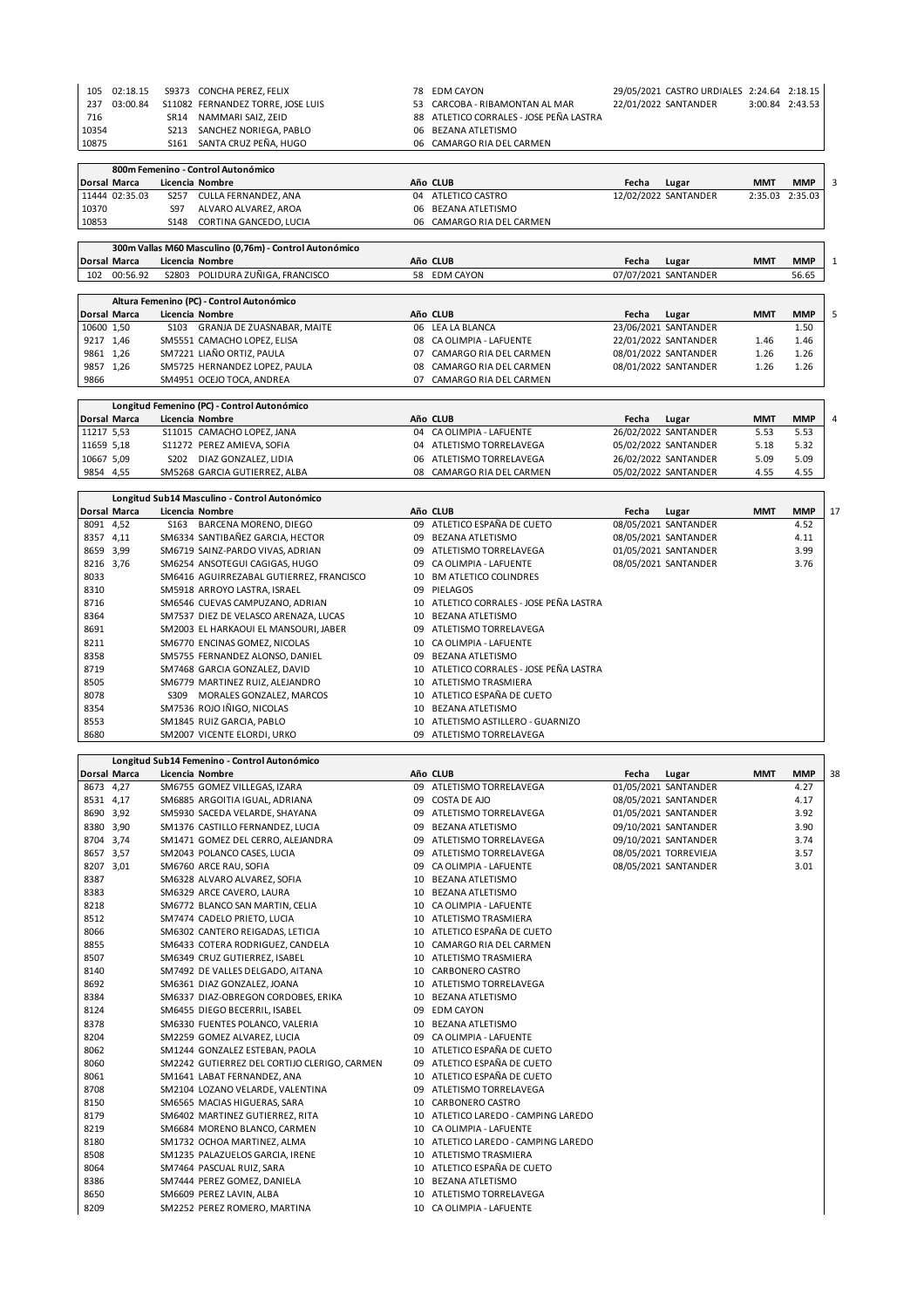| 8658 | SM1525 ROSINO SANZ, NOA         | 09 ATLETISMO TORRELAVEGA  |
|------|---------------------------------|---------------------------|
| 8864 | SM7519 SAIZ MENENDEZ, SOFIA     | 10 CAMARGO RIA DEL CARMEN |
| 8375 | SM35 SETIEN MANZANERA, SOFIA    | 09 BEZANA ATLETISMO       |
| 8867 | SM6909 SOLANA RUIZ, VALERIA     | 10 CAMARGO RIA DEL CARMEN |
| 8130 | SM7089 VILLEGAS REVUELTA, CARLA | 10 EDM CAYON              |

|                     | Disco Sub20 Masculino (1,750kg) - Control Autonómico |                  |                                                    |     |                           |       |                         |            |            |   |  |  |  |
|---------------------|------------------------------------------------------|------------------|----------------------------------------------------|-----|---------------------------|-------|-------------------------|------------|------------|---|--|--|--|
| <b>Dorsal Marca</b> |                                                      |                  | Licencia Nombre                                    |     | Año CLUB                  | Fecha | Lugar                   | <b>MMT</b> | <b>MMP</b> |   |  |  |  |
| 11863 39,45         |                                                      |                  | S10952 ECHEVARRIA HOYA, DIEGO                      | 03  | CAMARGO RIA DEL CARMEN    |       | 16/06/2021 SANTANDER    | 39.38      | 39.45      |   |  |  |  |
| 11126 24.45         |                                                      |                  | S11277 CASTAÑEDA BALMORI, VICTOR                   |     | 04 EDM CAYON              |       | 12/02/2022 SANTANDER    | 24.45      | 24.45      |   |  |  |  |
|                     |                                                      |                  | Disco Sub18 Masculino (1,5kg) - Control Autonómico |     |                           |       |                         |            |            |   |  |  |  |
| <b>Dorsal Marca</b> |                                                      |                  | Licencia Nombre                                    |     | Año CLUB                  | Fecha | Lugar                   | <b>MMT</b> | <b>MMP</b> | 6 |  |  |  |
| 10010 37,10         |                                                      |                  | S11458 CHILLON RODRIGUEZ, JOEL                     | ሰ5  | ATLETICO ANTORCHA SANTOÑA |       | 16/06/2021 SANTANDER    | 36.93      | 37.10      |   |  |  |  |
| 10867 34,24         |                                                      | S <sub>147</sub> | ARIAS CAMUS, IVAN                                  | 05  | CAMARGO RIA DEL CARMEN    |       | 27/03/2021 LOS CORRALES | 33.93      | 34.24      |   |  |  |  |
| 10876 31,38         |                                                      | S92              | SANZ CASTAÑO, VICTOR                               | 06  | CAMARGO RIA DEL CARMEN    |       | 12/02/2022 SANTANDER    | 31.38      | 31.38      |   |  |  |  |
| 10920 25,52         |                                                      | S <sub>263</sub> | LOPEZ OBREGON, ALVARO                              | ሰ5  | ATLETICO POLANCO          |       | 08/05/2021 SANTANDER    | 23.92      | 25.52      |   |  |  |  |
| 10921 23,19         |                                                      | S270             | SELLES CORONA, MARIO                               | റട  | ATLETICO POLANCO          |       | 12/02/2022 SANTANDER    | 23.19      | 23.19      |   |  |  |  |
|                     | 22,70                                                | S238             | URIAGEREKA GARAI, MARKEL                           | 06. | <b>LANCE POWER</b>        |       | 12/02/2022 SANTANDER    | 22.70      | 22.70      |   |  |  |  |

|                     |            | Disco Sub12 Masculino (600g) - LM Autonómico |    |                                      |       |                         |            |            |    |
|---------------------|------------|----------------------------------------------|----|--------------------------------------|-------|-------------------------|------------|------------|----|
| <b>Dorsal Marca</b> |            | Licencia Nombre                              |    | Año CLUB                             | Fecha | Lugar                   | <b>MMT</b> | <b>MMP</b> | 26 |
|                     | 6860 16,99 | SM6903 RAMON TEJO, BRUNO                     | 11 | CAMARGO RIA DEL CARMEN               |       | 30/10/2021 SANTANDER    |            | 16.99      |    |
|                     | 6507 15,30 | SM7085 GARCIA CABIECES, MIGUEL               | 11 | ATLETISMO TRASMIERA                  |       | 30/10/2021 SANTANDER    |            | 15.30      |    |
| 6365 14,11          |            | SM1189 CAMUS PRIETO, NICOLAS                 | 11 | <b>BEZANA ATLETISMO</b>              |       | 30/10/2021 SANTANDER    |            | 14.11      |    |
|                     | 6856 11,76 | SM6897 FRIAS CASTILLO, HUGO                  |    | CAMARGO RIA DEL CARMEN               |       | 30/10/2021 SANTANDER    |            | 11.76      |    |
|                     | 6511 11,12 | SM6781 VALDES ABASCAL, CELESTINO             | 11 | ATLETISMO TRASMIERA                  |       | 30/10/2021 SANTANDER    |            | 11.12      |    |
|                     | 6138 10,02 | SM6826 GONZALEZ CALVO, JORGE                 | 11 | CARBONERO CASTRO                     |       | 15/05/2021 LOS CORRALES |            | 10.02      |    |
| 6135                |            | SM6837 ALBO ATECA, OLIVER                    | 11 | CARBONERO CASTRO                     |       |                         |            |            |    |
| 6137                |            | SM7465 ARIAS SANZ, MARCOS                    | 12 | CARBONERO CASTRO                     |       |                         |            |            |    |
| 6355                |            | SM1776 CHOREN PITOIS, NOAH                   | 12 | <b>BEZANA ATLETISMO</b>              |       |                         |            |            |    |
|                     |            | SM2268 COBO MANTECON, JUAN                   | 11 | ATLETICO POLANCO                     |       |                         |            |            |    |
| 6144                |            | SM6833 COSIO GUTIERREZ, FIDEL                | 11 | CARBONERO CASTRO                     |       |                         |            |            |    |
| 6200                |            | SM1186 DE LA FUENTE HOZ, RAMON               | 12 | CA OLIMPIA - LAFUENTE                |       |                         |            |            |    |
| 6700                |            | SM1602 FERNANDEZ BELMONTE, MARCOS            |    | 12 ATLETISMO TORRELAVEGA             |       |                         |            |            |    |
| 6715                |            | SM7094 FERNANDEZ GONZALEZ, MIGUEL            | 11 | ATLETICO CORRALES - JOSE PEÑA LASTRA |       |                         |            |            |    |
| 6853                |            | SM7106 FERNANDEZ HERRERA, NICOLAS            | 11 | CAMARGO RIA DEL CARMEN               |       |                         |            |            |    |
| 6717                |            | SM7093 FERNANDEZ QUEVEDO, MARCO              | 11 | ATLETICO CORRALES - JOSE PEÑA LASTRA |       |                         |            |            |    |
| 6855                |            | SM2044 FERNANDEZ SANCHEZ, ISMAEL             | 11 | CAMARGO RIA DEL CARMEN               |       |                         |            |            |    |
| 6668                |            | SM1557 GARCIA BARBOSA, KEVIN ANTONIO         | 11 | ATLETISMO TORRELAVEGA                |       |                         |            |            |    |
| 6921                |            | SM7577 GARCIA SANTAMARIA, GONZALO            | 12 | ATLETICO POLANCO                     |       |                         |            |            |    |
| 6419                |            | SM1635 HARALAMBIE, CRISTIAN                  |    | 11 ATLETICO CASTRO                   |       |                         |            |            |    |
| 6084                |            | SM6844 IGLESIAS ESTEVEZ, RODRIGO             |    | 12 ATLETICO ESPAÑA DE CUETO          |       |                         |            |            |    |
| 6661                |            | SM1652 PEREZ LAVIN, DARIO                    |    | 12 ATLETISMO TORRELAVEGA             |       |                         |            |            |    |
| 6366                |            | SM7441 PICAPORTE CACHO, LUIS                 | 12 | BEZANA ATLETISMO                     |       |                         |            |            |    |
| 6862                |            | SM7104 TRICIO MARTIN, MATEO                  | 12 | CAMARGO RIA DEL CARMEN               |       |                         |            |            |    |
| 6068                |            | SM6858 VALDEOLMILLOS ROMERO, DANIEL          |    | 11 ATLETICO ESPAÑA DE CUETO          |       |                         |            |            |    |
| 6356                |            | SM1434 VALDES SECADAS, HUGO                  |    | 11 BEZANA ATLETISMO                  |       |                         |            |            |    |

|                     | Disco Sub12 Femenino (600g) - LM Autonómico |                                                |    |                          |       |                      |            |            |    |  |  |
|---------------------|---------------------------------------------|------------------------------------------------|----|--------------------------|-------|----------------------|------------|------------|----|--|--|
| <b>Dorsal Marca</b> |                                             | Licencia Nombre                                |    | Año CLUB                 | Fecha | Lugar                | <b>MMT</b> | <b>MMP</b> | 22 |  |  |
|                     | 7509 16,50                                  | SM7480 PONCELA BOLADO, CLARA                   |    | 11 ATLETISMO TRASMIERA   |       | 30/10/2021 SANTANDER |            | 16.50      |    |  |  |
|                     | 7864 11,43                                  | SM7146 RODRIGUEZ ALBAREDA, ELIA                | 11 | CAMARGO RIA DEL CARMEN   |       | 30/10/2021 SANTANDER |            | 11.43      |    |  |  |
| 7852                |                                             | SM1984 BUENAPOSADA GUTIERREZ, SARA             | 11 | CAMARGO RIA DEL CARMEN   |       |                      |            |            |    |  |  |
| 7925                |                                             | SM2164 CUBERO NEIRA, CARLA                     | 12 | ATLETICO POLANCO         |       |                      |            |            |    |  |  |
| 7147                |                                             | SM2210 ELMOUSSAOLUI LAHMADNA, YASMIN           | 12 | CARBONERO CASTRO         |       |                      |            |            |    |  |  |
| 7418                |                                             | SM7001 ESCALANTE VELAR, MARTINA                | 11 | ATLETICO CASTRO          |       |                      |            |            |    |  |  |
| 7146                |                                             | SM1784 FERNANDEZ GAYON, NAROA                  | 11 | CARBONERO CASTRO         |       |                      |            |            |    |  |  |
| 7920                |                                             | SM7412 FERNANDEZ RUIZ, IRENE                   | 11 | ATLETICO POLANCO         |       |                      |            |            |    |  |  |
| 7367                |                                             | SM7426 GARAY CABEZON, NAROA                    | 11 | <b>BEZANA ATLETISMO</b>  |       |                      |            |            |    |  |  |
| 7923                |                                             | SM7578 GARCIA SANTAMARIA, VALERIA              | 12 | ATLETICO POLANCO         |       |                      |            |            |    |  |  |
| 7090                |                                             | SM6865 GONZALEZ OSUNA, AMAIA                   | 11 | ATLETICO ESPAÑA DE CUETO |       |                      |            |            |    |  |  |
| 7361                |                                             | SM1395 GONZALEZ DE VILLAMBROSIA BACARDI, AUDRY |    | 12 BEZANA ATLETISMO      |       |                      |            |            |    |  |  |
| 7922                |                                             | IZQUIERDO PEREZ, ROMINA<br>SM15                |    | 12 ATLETICO POLANCO      |       |                      |            |            |    |  |  |
| 7202                |                                             | SM2244 MORIN TORRALBO, ANA                     | 12 | CA OLIMPIA - LAFUENTE    |       |                      |            |            |    |  |  |
| 7203                |                                             | SM2245 RIVERO CAÑAL, MARTINA                   | 12 | CA OLIMPIA - LAFUENTE    |       |                      |            |            |    |  |  |
| 7698                |                                             | SM1600 RODRIGUEZ ECHAZU. LAIA                  | 11 | ATLETISMO TORRELAVEGA    |       |                      |            |            |    |  |  |
| 7431                |                                             | SM7021 RODRIGUEZ QUINTANA, ARIANE              | 11 | ATLETICO CASTRO          |       |                      |            |            |    |  |  |
| 7924                |                                             | SM2168 SANCHEZ SANCHEZ. ELENA                  | 11 | ATLETICO POLANCO         |       |                      |            |            |    |  |  |
| 7869                |                                             | SM6922 TEJO OBREGON, ZOE                       | 12 | CAMARGO RIA DEL CARMEN   |       |                      |            |            |    |  |  |
| 7143                |                                             | SM1789 VARGAS ZARATE, XIOMARA                  | 12 | CARBONERO CASTRO         |       |                      |            |            |    |  |  |
| 7652                |                                             | SM6998 VERDEJA GONZALEZ, SANDRA                | 11 | ATLETISMO TORRELAVEGA    |       |                      |            |            |    |  |  |
| 7144                |                                             | SM1547 VIRRUSO FLORES, GABRIELA                | 11 | CARBONERO CASTRO         |       |                      |            |            |    |  |  |

 $\mathbf{r}$ 

|      | Disco Femenino (1kg) - Control Nacional II |                  |                                |    |                             |                  |                         |            |            |    |
|------|--------------------------------------------|------------------|--------------------------------|----|-----------------------------|------------------|-------------------------|------------|------------|----|
|      | <b>Dorsal Marca</b>                        |                  | Licencia Nombre                |    | Año CLUB                    | Fecha            | Lugar                   | <b>MMT</b> | <b>MMP</b> | 10 |
|      | 4228 52,81                                 |                  | L4056 VENERO CARRETERO, INES   |    | 90 ALCAMPO SCORPIO 71       |                  | 05/06/2021 LOS CORRALES | 45.81      | 52.81      |    |
|      | 12303 43,94                                |                  | S10464 ECHEVARRIA HOYA, LORENA |    | 00 PIELAGOS                 |                  | 29/01/2022 VALLADOLID   | 43.94      | 44.45      |    |
|      | 10301 36,91                                |                  | S11014 ARRANZ DEL RIO, LEIRE   |    | 05 PIELAGOS                 |                  | 12/02/2022 SANTANDER    | 36.91      | 36.91      |    |
|      | 11301 34,86                                |                  | S10859 FERNANDEZ CASUSO, PAULA | 03 | PIELAGOS                    |                  | 14/07/2021 LOS CORRALES | 33.62      | 34.86      |    |
|      | 208 32,56                                  |                  | 08168 ALVAREZ CORONIL, BARBARA |    | 05 CIUDAD DE LUGONES        | 12/02/2022 GIJON |                         |            | 6.         |    |
|      | 10443 31,32                                |                  | S11441 LLANO VILLANUEVA, BERTA |    | 06 ATLETICO CASTRO          |                  | 19/02/2022 DURANGO      | 31.32      | 31.32      |    |
|      | 1233 29,31                                 |                  | L4946 BENITO GONZALEZ, AMALIA  | 01 | UNIV LEON SPRINT AT         | 15/01/2022 LEON  |                         | 29.31      | 29.31      |    |
|      | 10371 23,92                                | S186             | ECHEVARRIA TOCA, ARIADNA       | 06 | BEZANA ATLETISMO            |                  | 12/02/2022 SANTANDER    | 23.92      | 23.92      |    |
|      | 10089 22,02                                | S <sub>164</sub> | CANTERO REIGADAS, LOLA         |    | 06 ATLETICO ESPAÑA DE CUETO |                  | 22/01/2022 SANTANDER    | 22.02      | 22.02      |    |
| 9600 |                                            | S331             | GOMEZ GARCIA, SARA             | 07 | <b>INDEPENDIENTE</b>        |                  |                         |            |            |    |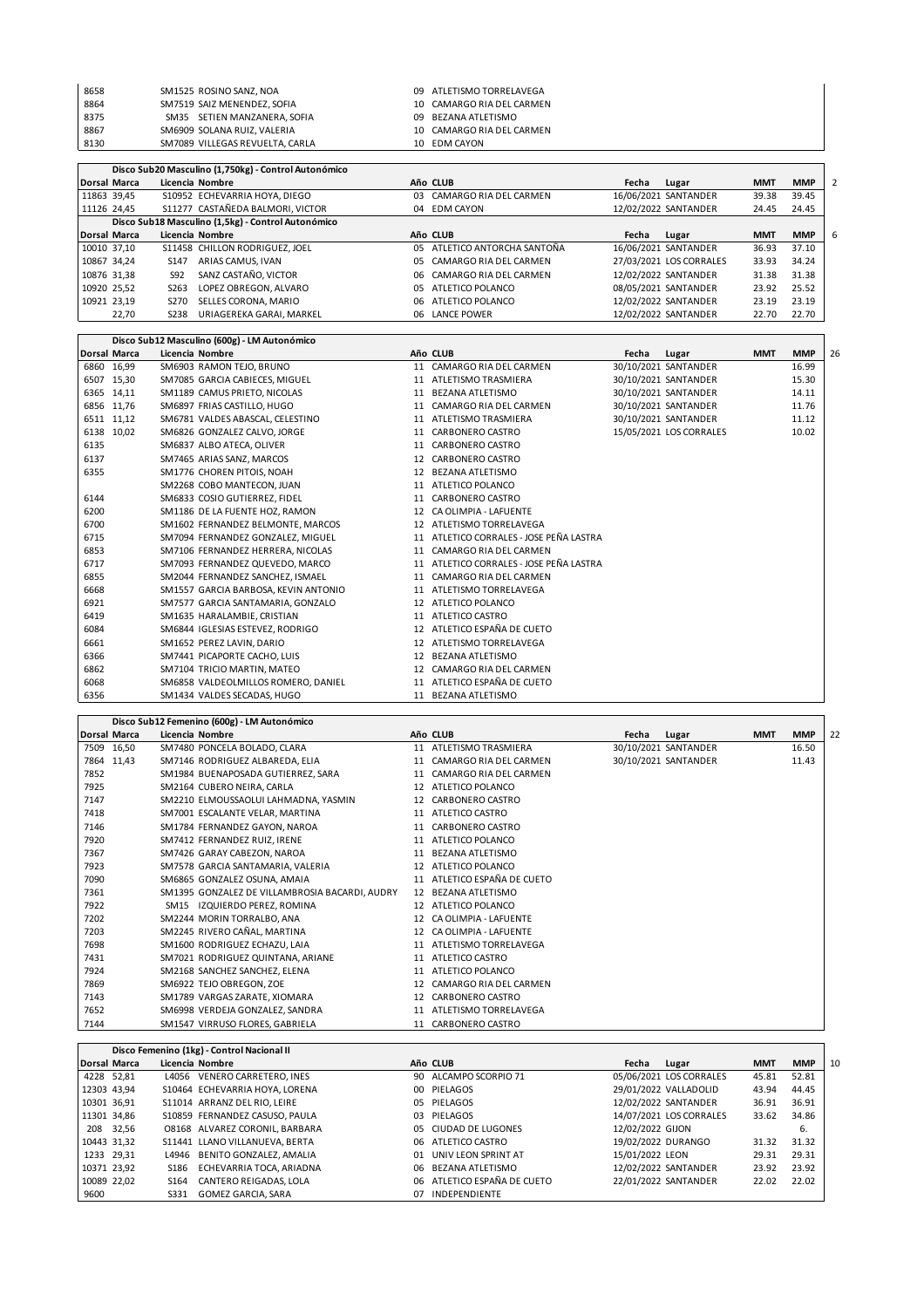|      |                     |                   | Jabalina Sub18 Masculino (700g) - Control Autonómico |    |                                  |       |                         |            |            |                |
|------|---------------------|-------------------|------------------------------------------------------|----|----------------------------------|-------|-------------------------|------------|------------|----------------|
|      | Dorsal Marca        |                   | Licencia Nombre                                      |    | Año CLUB                         | Fecha | Lugar                   | <b>MMT</b> | <b>MMP</b> | $\overline{4}$ |
|      | 10135 43,18         |                   | SM6261 AYARZA PALACIO, RUBEN                         | 05 | CARBONERO CASTRO                 |       | 05/02/2022 SANTANDER    | 43.18      | 43.18      |                |
|      | 10876 34,18         | S92               | SANZ CASTAÑO, VICTOR                                 | 06 | CAMARGO RIA DEL CARMEN           |       | 05/02/2022 SANTANDER    | 34.18      | 34.18      |                |
|      | 10921 23,47         | S270              | SELLES CORONA, MARIO                                 | 06 | ATLETICO POLANCO                 |       | 05/02/2022 SANTANDER    | 23.47      | 23.47      |                |
|      | 10920 22,22         | S <sub>26</sub> 3 | LOPEZ OBREGON, ALVARO                                | 05 | ATLETICO POLANCO                 |       | 23/06/2021 SANTANDER    |            | 22.22      |                |
|      |                     |                   |                                                      |    |                                  |       |                         |            |            |                |
|      |                     |                   | 2.000m Marcha Sub12 Masculino - LM Autonómico        |    |                                  |       |                         |            |            |                |
|      | <b>Dorsal Marca</b> |                   | Licencia Nombre                                      |    | Año CLUB                         | Fecha | Lugar                   | <b>MMT</b> | <b>MMP</b> | 16             |
|      | 6416 15:36.24       |                   | SM1474 CHIS, MIGUEL CRISTINEL                        | 11 | ATLETICO CASTRO                  |       | 15/05/2021 LOS CORRALES |            | 15:36.24   |                |
|      | 6357 16:42.45       |                   | SM142 CAMPA GUTIERREZ, ADRIAN                        | 12 | <b>BEZANA ATLETISMO</b>          |       | 02/05/2021 SANTANDER    |            | 16:42.45   |                |
| 6415 |                     |                   | SM1938 ACHUTEGUI SAN EMETERIO, ERIC                  | 12 | ATLETICO CASTRO                  |       |                         |            |            |                |
| 6136 |                     |                   | SM1582 BLANCO IBAÑEZ, ALEJANDRO                      | 12 | CARBONERO CASTRO                 |       |                         |            |            |                |
| 6680 |                     |                   | SM7278 DA SILVA PORRAS, IAGO                         | 11 | ATLETISMO TORRELAVEGA            |       |                         |            |            |                |
| 6417 |                     |                   | SM6988 DIAZ-ROMERAL MERINO, JON                      | 11 | ATLETICO CASTRO                  |       |                         |            | 17:06.58   |                |
| 6418 |                     |                   | SM6989 GONZALEZ CARBALLIDO, ALEX                     | 11 | ATLETICO CASTRO                  |       |                         |            | 17:08.12   |                |
| 6140 |                     |                   | SM1361 IBAÑEZ MAÑANES, AIERT                         | 12 | CARBONERO CASTRO                 |       |                         |            |            |                |
| 6420 |                     |                   | SM6970 LOPEZ BELLON, JORGE                           | 12 | ATLETICO CASTRO                  |       |                         |            |            |                |
| 6421 |                     |                   | SM51 LOPEZ BORRERO, DANEL                            | 12 | ATLETICO CASTRO                  |       |                         |            |            |                |
| 6422 |                     |                   | SM1937 LOPEZ GONZALEZ, ARITZ                         | 12 | ATLETICO CASTRO                  |       |                         |            |            |                |
| 6370 |                     |                   | SM2207 PEÑA CASTRO, MARCO                            | 12 | <b>BEZANA ATLETISMO</b>          |       |                         |            |            |                |
| 6141 |                     |                   | SM1785 RAMILA PEREZ, ERIK                            | 12 | CARBONERO CASTRO                 |       |                         |            |            |                |
| 6173 |                     |                   | SM7560 SAIZ SANCHEZ, LUCAS                           | 11 | ATLETICO LAREDO - CAMPING LAREDO |       |                         |            |            |                |
| 6424 |                     |                   | SM1469 SARBOUT ATIF, RAYAN                           | 11 | ATLETICO CASTRO                  |       |                         |            |            |                |
| 6142 |                     |                   | <b>SM1788 TRUJILLO TORRES, ERIK</b>                  | 11 | CARBONERO CASTRO                 |       |                         |            |            |                |

|      |               | 2.000m Marcha Sub12 Femenino - LM Autonómico   |                                         |       |                         |            |            |    |
|------|---------------|------------------------------------------------|-----------------------------------------|-------|-------------------------|------------|------------|----|
|      | Dorsal Marca  | Licencia Nombre                                | Año CLUB                                | Fecha | Lugar                   | <b>MMT</b> | <b>MMP</b> |    |
|      |               | Final A (Provisional)                          |                                         |       |                         |            |            | 20 |
|      | 7360 14:51.65 | SM1428 LOPEZ MARTIN, JULIA                     | 11 BEZANA ATLETISMO                     |       | 15/05/2021 LOS CORRALES |            | 14:51.65   |    |
| 7415 |               | SM1936 ACERO MARTIN, LUCIA                     | 11 ATLETICO CASTRO                      |       |                         |            |            |    |
| 7716 |               | SM1768 BALBAS GARCIA, MARIA                    | 11 ATLETICO CORRALES - JOSE PEÑA LASTRA |       |                         |            |            |    |
| 7699 |               | SM1999 BOLADO GUTIERREZ, MARIA                 | 11 ATLETISMO TORRELAVEGA                |       |                         |            |            |    |
| 7416 |               | SM76 DEL PINO PINO, LAURA                      | 11 ATLETICO CASTRO                      |       |                         |            |            |    |
| 7201 |               | SM2243 DIEGO GUILLEN, CARLA                    | 11 CA OLIMPIA - LAFUENTE                |       |                         |            |            |    |
| 7071 |               | SM6860 DIEZ PALAZUELO, CELIA                   | 11 ATLETICO ESPAÑA DE CUETO             |       |                         |            |            |    |
| 7417 |               | SM2012 DURAN REBATE, EIDER                     | 11 ATLETICO CASTRO                      |       |                         |            |            |    |
| 7419 |               | SM7003 FERRINI MARTINEZ, DAFNE                 | 11 ATLETICO CASTRO                      |       |                         |            |            |    |
| 7424 |               | SM73 GARCIA CUESTA, NATALIA                    | 11 ATLETICO CASTRO                      |       |                         |            |            |    |
| 7423 |               | SM75 GARCIA CUESTA, PAULA                      | 11 ATLETICO CASTRO                      |       |                         |            |            |    |
| 7064 |               | SM6862 HERAS VEGA, JIMENA                      | 11 ATLETICO ESPAÑA DE CUETO             |       |                         |            |            |    |
| 7428 |               | SM1464 JIMENEZ DOMAICA, DANIELA                | 11 ATLETICO CASTRO                      |       |                         |            |            |    |
| 7429 |               | SM1610 JIMENEZ MARTINEZ, NAHIA                 | 11 ATLETICO CASTRO                      |       |                         |            |            |    |
| 7650 |               | SM2211 LUENA GONZALEZ, CARLOTA                 | 11 ATLETISMO TORRELAVEGA                |       |                         |            |            |    |
| 7142 |               | SM6831 REVUELTA SARABIA, LAURA                 | 11 CARBONERO CASTRO                     |       |                         |            |            |    |
| 7717 |               | SM7296 RUIZ GUTIERREZ, MARTINA                 | 11 ATLETICO CORRALES - JOSE PEÑA LASTRA |       |                         |            |            |    |
| 7120 |               | SM2094 SOTO RUIZ, SOFIA                        | 11 EDM CAYON                            |       |                         |            |            |    |
| 7089 |               | SM6859 TOCA LANTARON, PAULA                    | 11 ATLETICO ESPAÑA DE CUETO             |       |                         |            |            |    |
| 7434 |               | SM7023 TRIGO PEREZ DE ANUCITA, MARIA           | 11 ATLETICO CASTRO                      |       |                         |            |            |    |
|      |               | <b>Final B (Provisional)</b>                   |                                         |       |                         |            |            | 19 |
| 7853 |               | SM1985 CAMPO GALLARDO, ARIADNA                 | 12 CAMARGO RIA DEL CARMEN               |       |                         |            |            |    |
| 7362 |               | SM1401 CARDONA TORRES, SALOME                  | 12 BEZANA ATLETISMO                     |       |                         |            |            |    |
| 7136 |               | SM1362 CHANA PRIETO, MARTA                     | 12 CARBONERO CASTRO                     |       |                         |            |            |    |
| 7551 |               | SM1807 DE LA HOZ RODRIGUEZ, PAOLA              | 12 ATLETISMO ASTILLERO - GUARNIZO       |       |                         |            |            |    |
| 7137 |               | SM1439 ESTRADA GUTIERREZ, MARIA CRUZ           | 12 CARBONERO CASTRO                     |       |                         |            |            |    |
| 7421 |               | SM1939 GAINZA EGIDO, JUNE                      | 12 ATLETICO CASTRO                      |       |                         |            |            |    |
| 7436 |               | SM6981 GONZALEZ LORENZO, INES                  | 12 ATLETICO CASTRO                      |       |                         |            |            |    |
| 7555 |               | SM1808 GUTIERREZ SANCHEZ, MARINA               | 12 ATLETISMO ASTILLERO - GUARNIZO       |       |                         |            |            |    |
| 7426 |               | SM1609 HERNANDEZ SANLLORENTE, MARIA            | 12 ATLETICO CASTRO                      |       |                         |            |            |    |
| 7427 |               | SM6982 HURTADO SANCHEZ DE GARCISANCHEZ, TERESA | 12 ATLETICO CASTRO                      |       |                         |            |            |    |
| 7138 |               | SM1729 LIENDO ARNAL, EDURNE                    | 12 CARBONERO CASTRO                     |       |                         |            |            |    |
| 7139 |               | SM7416 MORENO RODRIGUEZ, JUDITH                | 12 CARBONERO CASTRO                     |       |                         |            |            |    |
| 7141 |               | SM1438 PASCUAL SANZO, IRENE                    | 12 CARBONERO CASTRO                     |       |                         |            |            |    |
| 7715 |               | SM1604 RUIZ PEÑA, VALERIA                      | 12 ATLETICO CORRALES - JOSE PEÑA LASTRA |       |                         |            |            |    |
| 7432 |               | SM2147 RUIZ RODRIGO, EIRE                      | 12 ATLETICO CASTRO                      |       |                         |            |            |    |
| 7692 |               | SM439 SAINZ-PARDO VIVAS, CAYETANA              | 12 ATLETISMO TORRELAVEGA                |       |                         |            |            |    |
| 7435 |               | SM6986 VICENTE SANTOS, IRENE                   | 12 ATLETICO CASTRO                      |       |                         |            |            |    |
| 7353 |               | SM1372 VILLEGAS ROMANO, DEVA                   | 12 BEZANA ATLETISMO                     |       |                         |            |            |    |
| 7870 |               | SM6935 VIOTA GUTIERREZ, SARA                   | 12 CAMARGO RIA DEL CARMEN               |       |                         |            |            |    |

|                     | 2.000m Marcha Sub10 Masculino - LM Autonómico |      |                                       |     |                        |       |                      |            |            |    |
|---------------------|-----------------------------------------------|------|---------------------------------------|-----|------------------------|-------|----------------------|------------|------------|----|
| <b>Dorsal Marca</b> |                                               |      | Licencia Nombre                       |     | Año CLUB               | Fecha | Lugar                | <b>MMT</b> | <b>MMP</b> |    |
|                     |                                               |      | <b>Final A (Provisional)</b>          |     |                        |       |                      |            |            | 17 |
|                     | 4364 15:10.45                                 | SM17 | DIEZ DE VELASCO ARENAZA. IGNACIO      | 13  | BEZANA ATLETISMO       |       | 02/05/2021 SANTANDER |            | 15:10.45   |    |
|                     | 4361 16:42.42                                 |      | SM1427 LOPEZ MARTIN, IÑIGO            | 13  | BEZANA ATLETISMO       |       | 02/05/2021 SANTANDER |            | 16:42.42   |    |
| 4135                |                                               |      | SM1437 AROZAMENA SAN CRISTOBAL, TOMAS | 13  | CARBONERO CASTRO       |       |                      |            |            |    |
| 4417                |                                               |      | SM7368 BERMEJO BOTERO, ALEJANDRO      | 13  | ATLETICO CASTRO        |       |                      |            |            |    |
| 4420                |                                               |      | SM185 FERNANDEZ IOMAS, MARKEL         | 13  | ATLETICO CASTRO        |       |                      |            |            |    |
| 4422                |                                               |      | SM7404 FRAGA MEDEIROS, MURILO         | 13  | ATLETICO CASTRO        |       |                      |            |            |    |
| 4423                |                                               |      | SM1491 GALAN LOZANO, TELMO            | 13  | ATLETICO CASTRO        |       |                      |            |            |    |
| 4703                |                                               |      | SM1544 GALLARDO HERRERO, TELMO        | 13  | ATLETISMO TORRELAVEGA  |       |                      |            |            |    |
| 4854                |                                               |      | SM7512 GOMEZ ORTUÑO, JAVIER           | 13. | CAMARGO RIA DEL CARMEN |       |                      |            |            |    |
| 4429                |                                               |      | SM1945 JIMENEZ SIRGADO, NEIZAN        | 13  | ATLETICO CASTRO        |       |                      |            |            |    |
| 4857                |                                               |      | SM6917 LOPEZ GREGORIO, ALVARO         | 13  | CAMARGO RIA DEL CARMEN |       |                      |            |            |    |
| 4140                |                                               |      | SM7253 MUÑOZ RUEDA, MARTIN            | 13  | CARBONERO CASTRO       |       |                      |            |            |    |
| 4141                |                                               |      | SM1795 ORTEGA JIMENEZ, ALEJANDRO      | 13  | CARBONERO CASTRO       |       |                      |            |            |    |